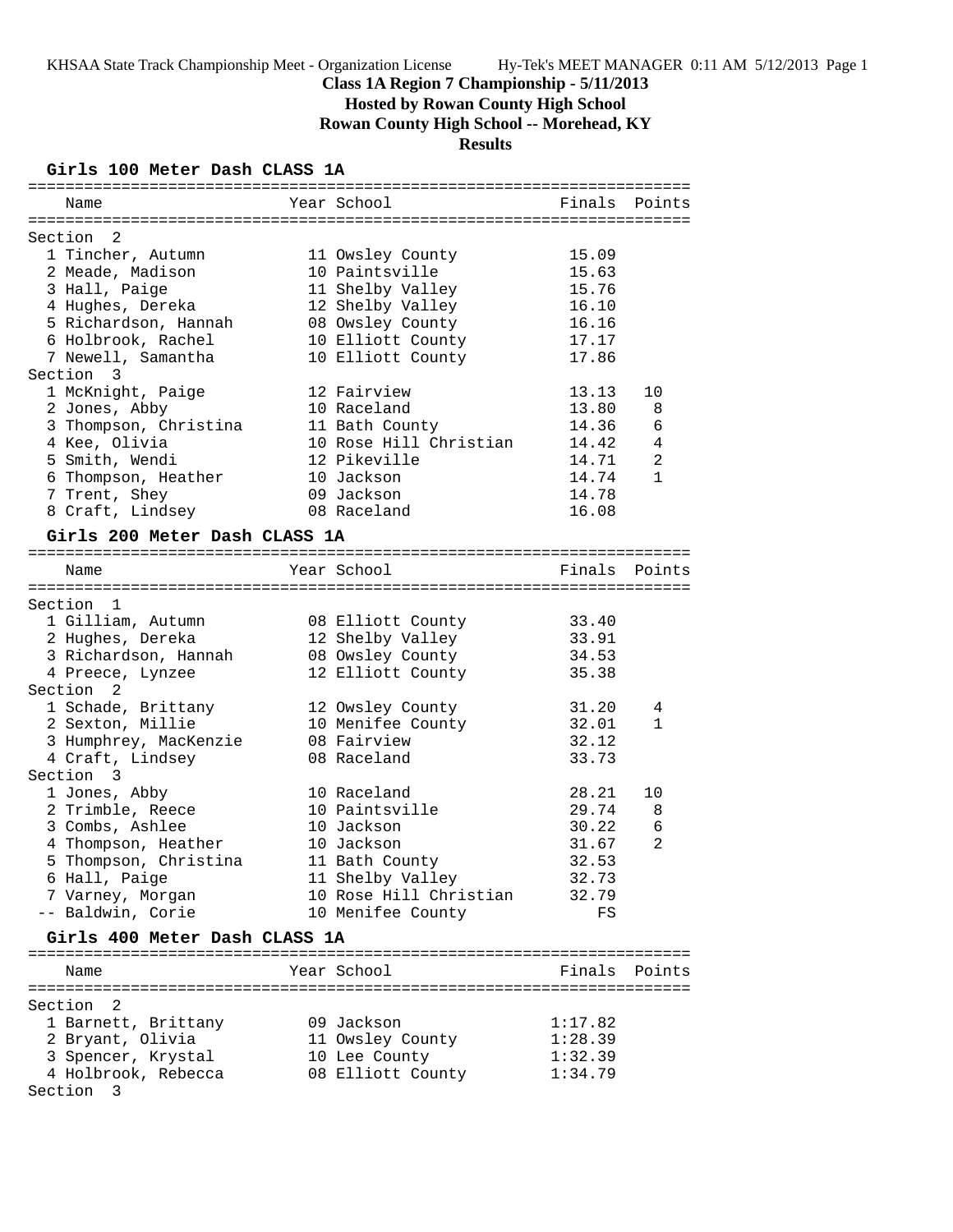**Hosted by Rowan County High School**

**Rowan County High School -- Morehead, KY**

# **Results**

# **....Girls 400 Meter Dash CLASS 1A**

| 1 McIntyre, Morgan            |  | 11 Fairview            | 1:02.81       | 10              |  |  |
|-------------------------------|--|------------------------|---------------|-----------------|--|--|
| 2 Denton, Jeana               |  | 12 Raceland            | 1:05.65       | 8               |  |  |
| 3 Trimble, Reece              |  | 10 Paintsville         | 1:07.28       | 6               |  |  |
| 4 Kash, Camille               |  | 09 Menifee County      | 1:10.82       | 4               |  |  |
| 5 Humphrey, MacKenzie         |  | 08 Fairview            | 1:12.47       | 2               |  |  |
| 6 Snedegar, Brooke            |  | 08 Bath County         | 1:15.83       | $\mathbf{1}$    |  |  |
| 7 Varney, Morgan              |  | 10 Rose Hill Christian | 1:16.57       |                 |  |  |
| 8 Chapman, Gracie             |  | 08 Raceland            | 1:18.21       |                 |  |  |
| Girls 800 Meter Run CLASS 1A  |  |                        |               |                 |  |  |
| Name                          |  | Year School            | Finals        | Points          |  |  |
| Section 1                     |  |                        |               |                 |  |  |
| 1 Williams, Jonda             |  | 10 Raceland            | 2:34.41       | 10              |  |  |
| 2 Rymer, Maddy                |  | 11 Fairview            | 2:34.49       | 8               |  |  |
| 3 Burke, Lyndsey              |  | 09 Fairview            | 2:49.48       | $6\phantom{1}6$ |  |  |
| 4 Denton, Jeana               |  | 12 Raceland            | 2:52.22       | $\overline{4}$  |  |  |
| 5 Emmons, Alex                |  | 11 Bath County         | 2:52.76       | $\overline{a}$  |  |  |
| 6 Clark, Haley                |  | 12 Bath County         | 2:56.77       | $\mathbf{1}$    |  |  |
| 7 Elswick, Reanna             |  | 10 Jenkins             | 2:58.85       |                 |  |  |
| 8 Bolen, Kelsey               |  | 10 Paintsville         | 3:21.09       |                 |  |  |
| 9 Johnson, Elizabeth          |  | 10 Shelby Valley       | 3:21.55       |                 |  |  |
| 10 Baker, Kari                |  | 11 Owsley County       | 3:23.83       |                 |  |  |
|                               |  |                        |               |                 |  |  |
| Girls 1600 Meter Run CLASS 1A |  |                        |               |                 |  |  |
| Name                          |  | Year School            | Finals Points |                 |  |  |
| 1 Layne, Haley                |  | 10 Fairview            | 5:51.32       | 10              |  |  |
| 2 Burke, Lyndsey              |  | 09 Fairview            | 6:04.17       | 8               |  |  |
| 3 Staviski, Carrie            |  | 07 Bath County         | 6:05.63       | 6               |  |  |
| 4 Boggs, Haley                |  | 08 Raceland            | 6:19.22       | 4               |  |  |
| 5 Runyon, Lauren              |  | 07 Raceland            | 6:41.16       | 2               |  |  |
| 6 Zoellers, Amanda            |  | 11 Pikeville           | 6:55.26       | $\mathbf{1}$    |  |  |
| 7 Preece, Lynzee              |  | 12 Elliott County      | 7:02.03       |                 |  |  |
| 8 Newman, Brittany            |  | 07 South Floyd         | 7:21.48       |                 |  |  |
| 9 Bennett, Roxzann            |  | 12 Owsley County       | 7:41.79       |                 |  |  |
| 10 Bolen, Kelsey              |  | 10 Paintsville         | 7:42.05       |                 |  |  |
| Girls 3200 Meter Run CLASS 1A |  |                        |               |                 |  |  |
|                               |  |                        |               |                 |  |  |
| Name                          |  | Year School            | Finals        | Points          |  |  |
|                               |  |                        |               |                 |  |  |

| 1 Bowen, Brooklyn  | 12 Fairview      | 12:56.73 | -10            |
|--------------------|------------------|----------|----------------|
| 2 Layne, Haley     | 10 Fairview      | 13:10.91 | -8             |
| 3 Staviski, Carrie | 07 Bath County   | 13:20.05 | 6              |
| 4 Boggs, Haley     | 08 Raceland      | 14:29.94 | 4              |
| 5 Fenney, Sara     | 10 Raceland      | 16:03.36 | $\overline{2}$ |
| 6 Bennett, Roxzann | 12 Owsley County | 16:50.98 |                |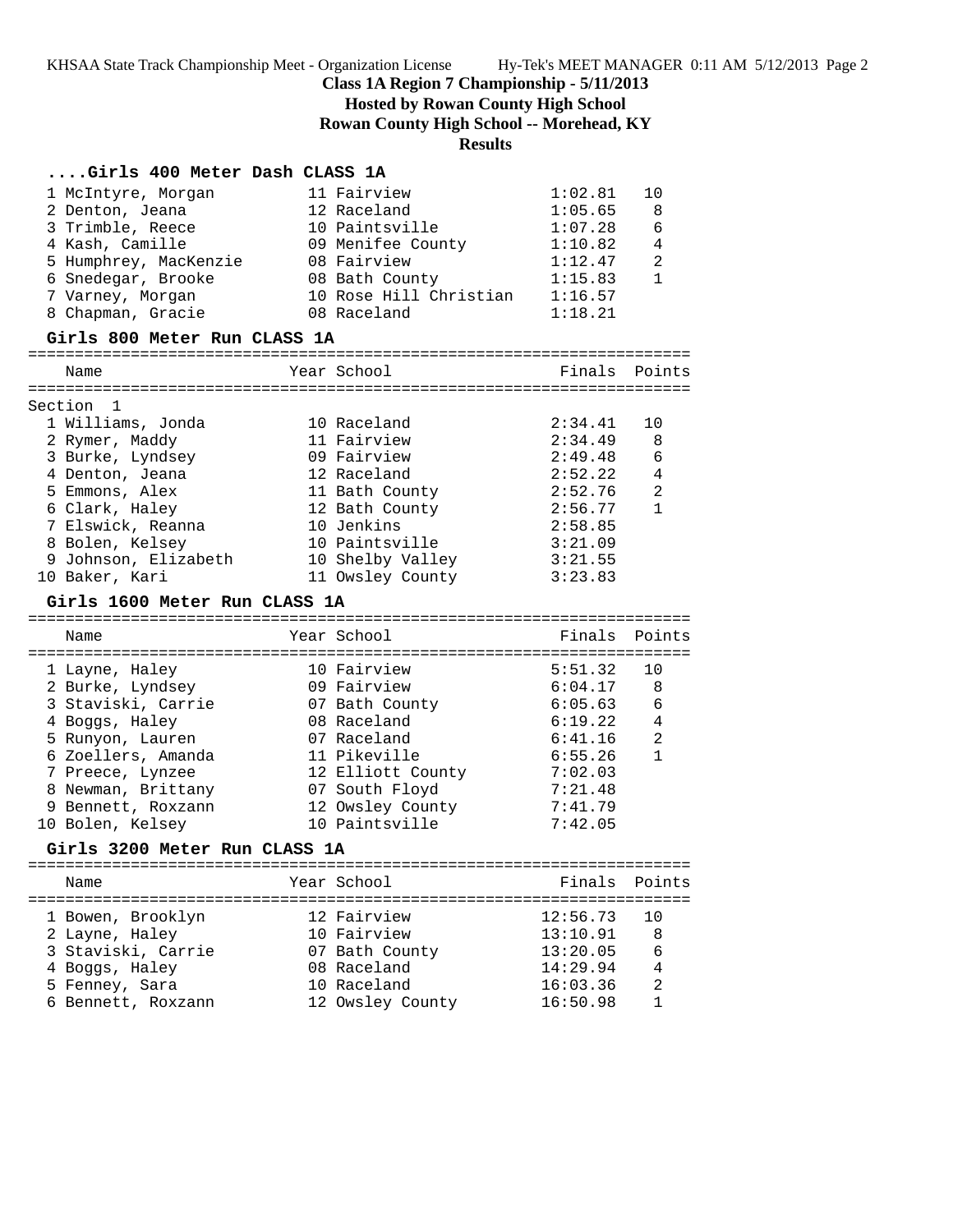KHSAA State Track Championship Meet - Organization License Hy-Tek's MEET MANAGER 0:11 AM 5/12/2013 Page 3

# **Class 1A Region 7 Championship - 5/11/2013**

**Hosted by Rowan County High School**

**Rowan County High School -- Morehead, KY**

# **Results**

# **Girls 100 Meter Hurdles CLASS 1A**

| GITIS TOO METET HUTGIES CLASS IA                                                                                                                                                                  |                                                                        |                                                                                                     |                                                             |                             |                      |  |
|---------------------------------------------------------------------------------------------------------------------------------------------------------------------------------------------------|------------------------------------------------------------------------|-----------------------------------------------------------------------------------------------------|-------------------------------------------------------------|-----------------------------|----------------------|--|
| Name                                                                                                                                                                                              | Year School                                                            |                                                                                                     |                                                             | Finals Points               |                      |  |
| 1 Smith, Wendi<br>2 Meade, Abby<br>3 Preece, Jayde                                                                                                                                                | 12 Pikeville<br>07 Paintsville                                         | 10 Elliott County                                                                                   | 19.71<br>21.77<br>23.76                                     | 2                           |                      |  |
| -- Taulbee, Kelsey                                                                                                                                                                                | 09 Jackson                                                             |                                                                                                     | DQ                                                          |                             | ran in wrong section |  |
| Section 2<br>1 McKnight, Paige<br>2 Kee, Olivia<br>3 Blankenship, Hannah<br>4 Joseph, Baleigh<br>5 Schade, Brittany<br>6 Banas, Jozie<br>7 Carpenter, Mallory<br>Girls 300 Meter Hurdles CLASS 1A | 12 Fairview<br>08 Fairview<br>08 Raceland<br>08 Raceland               | 10 Rose Hill Christian<br>12 Owsley County<br>12 Elliott County                                     | 16.71<br>17.62<br>18.75<br>18.98<br>19.78<br>20.29<br>21.39 | 10<br>8<br>6<br>4<br>1      |                      |  |
| Name                                                                                                                                                                                              | Year School                                                            |                                                                                                     |                                                             | Finals Points               |                      |  |
|                                                                                                                                                                                                   |                                                                        |                                                                                                     |                                                             |                             |                      |  |
| Section 1<br>1 Preece, Jayde<br>Section <sub>2</sub>                                                                                                                                              |                                                                        | 10 Elliott County                                                                                   | 1:04.13                                                     |                             |                      |  |
| 1 McKnight, Paige<br>2 Kee, Olivia<br>3 Joseph, Baleigh<br>4 Blankenship, Hannah<br>5 Taulbee, Kelsey<br>6 Carpenter, Mallory                                                                     | 12 Fairview<br>08 Raceland<br>08 Fairview<br>09 Jackson<br>08 Raceland | 10 Rose Hill Christian                                                                              | 48.24<br>48.54<br>52.50<br>56.33<br>58.78<br>1:00.07        | 10<br>8<br>6<br>4<br>2<br>1 |                      |  |
| 7 Banas, Jozie<br>8 Meade, Abby<br>Girls 4x100 Meter Relay CLASS 1A                                                                                                                               |                                                                        | 12 Elliott County<br>07 Paintsville                                                                 | 1:00.28<br>1:03.48                                          |                             |                      |  |
| School                                                                                                                                                                                            |                                                                        |                                                                                                     |                                                             | Finals Points               |                      |  |
| Section 1<br>1 Bath County<br>1) Miller, Hali 12<br>3) Everman, Taylor 11<br>5) Corum, Michael 08<br>7) Staviski, Hannah 12                                                                       |                                                                        | 2) Thompson, Christina 11<br>4) Fawns, Shelby 11<br>6) Snedegar, Brooke 08<br>8) Emel, Dominique 12 | 56.10                                                       | 10                          |                      |  |
| 2 Raceland<br>1) Craft, Lindsey 08<br>3) Denton, Jeana 12<br>5) Runyon, Emily 09<br>7) Runyon, Lauren 07                                                                                          |                                                                        | 2) Joseph, Baleigh 08<br>4) Jones, Abby 10<br>6) Carpenter, Mallory 08<br>8) Chapman, Gracie 08     | 56.32                                                       | 8                           |                      |  |
| 3 Jackson<br>1) Thompson, Heather 10<br>3) Taulbee, Kelsey 09<br>5) Thomas, Abi 08                                                                                                                |                                                                        | 2) Combs, Ashlee 10<br>4) Barnett, Brittany 09<br>6) Trent, Shey 09                                 | 58.68                                                       | 6                           |                      |  |
| 4 Fairview<br>1) Blankenship, Hannah 08<br>3) Humphrey, MacKenzie 08<br>5) Melvin, Mahala 07                                                                                                      |                                                                        | 2) Bowen, Brooklyn 12<br>4) Sergent, Becca 10<br>6) Burke, Lyndsey 09                               | 59.16                                                       | 4                           |                      |  |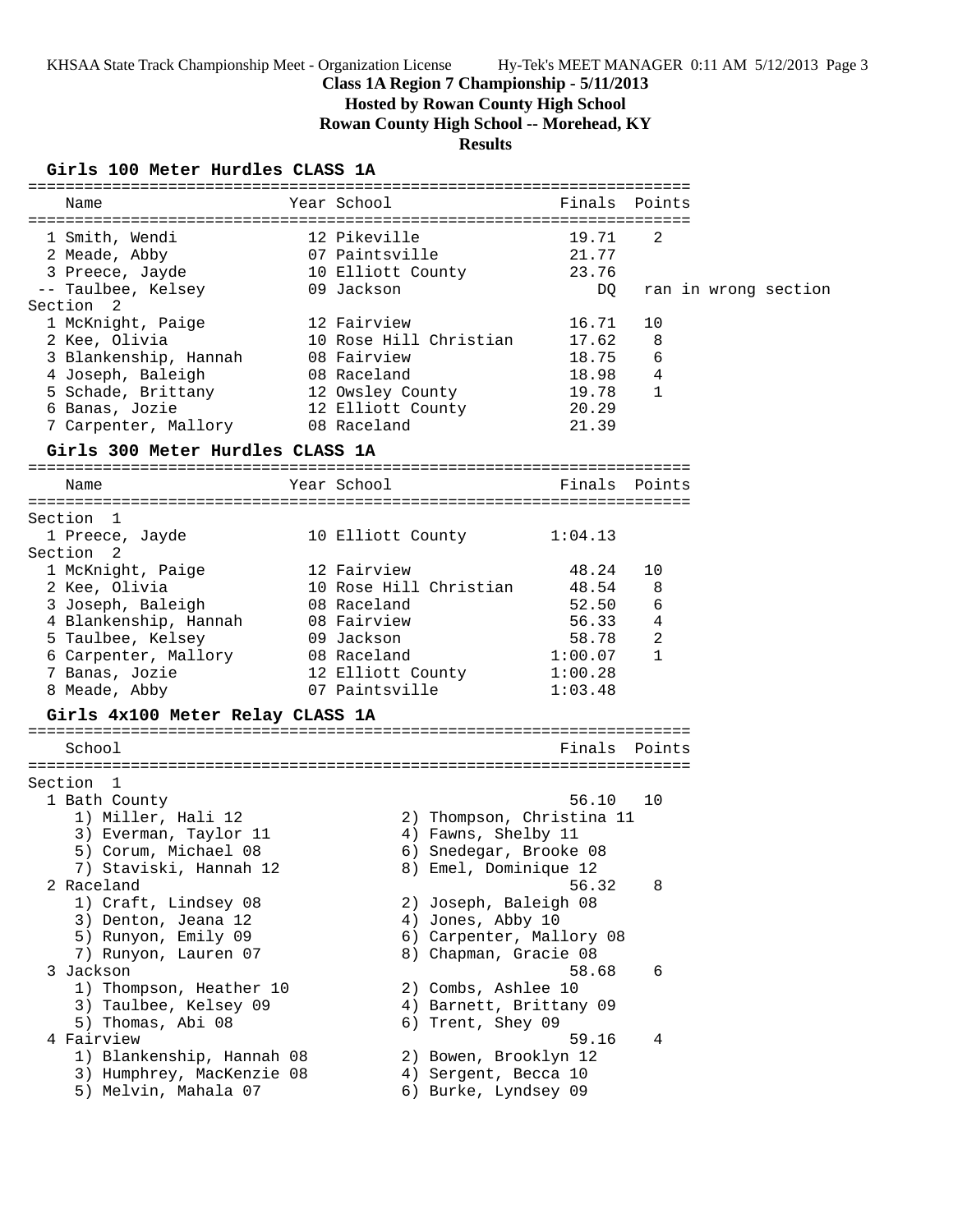## **Hosted by Rowan County High School**

**Rowan County High School -- Morehead, KY**

### **Results**

## **....Girls 4x100 Meter Relay CLASS 1A**

 7) Gee, Nikki 11 8) McIntyre, Morgan 11 5 Owsley County 59.19 2 1) Baker, Kari 11 2) Tincher, Autumn 11 3) Richardson, Hannah 08 4) Schade, Brittany 12 5) Bryant, Olivia 11 6) 6 Elliott County 1:02.12 1 1) Banas, Jozie 12 2) Carter, Emily 12 3) Gilliam, Autumn 08 4) Holbrook, Rachel 10 5) Dennis, Haley 07 6) Jenkins, Jessie 10 7) Newell, Samantha 10 8) 7 Paintsville 1:05.46 1) Blanton, Alexandria 11 2) Chafin, Alexis 10 3) Jordan, Deanna 10 4) Meade, Madison 10 5) Hall, Faith 11 6) Dale, Katherine 10 7) Meade, Abby 07 8) Ousley, Emily 11

## **Girls 4x200 Meter Relay CLASS 1A**

======================================================================= School **Finals** Points **Points** ======================================================================= 1 Fairview 1:55.81 10 1) McIntyre, Morgan 11 2) Richard, Katie 09 3) Rymer, Maddy 11 4) Blankenship, Hannah 08 5) Humphrey, MacKenzie 08 6) Sergent, Becca 10 7) Bowen, Brooklyn 12 8) McKnight, Paige 12 2 Bath County 1:59.65 8 1) Thompson, Christina 11 2) Everman, Taylor 11 3) Fawns, Shelby 11 (4) Miller, Hali 12 5) Staviski, Hannah 12 6) Corum, Michael 08 7) Snedegar, Brooke 08 8) Emmons, Alex 11 3 Jackson 2:01.08 6 1) Thompson, Heather 10 2) Combs, Ashlee 10 3) Taulbee, Kelsey 09  $\hskip 1.6cm 4$  Trent, Shey 09 5) Thomas, Abi 08 6) Barnett, Brittany 09 4 Menifee County 2:02.30 4 1) Sexton, Millie 10 2) Toth, Amanda 10 3) Baldwin, Corie 10 (4) Kash, Camille 09 5) Ross, Katie 10 (6) 5 Owsley County 2:07.77 2 1) Baker, Kari 11 2) Tincher, Autumn 11 3) Richardson, Hannah 08 4) Schade, Brittany 12 5) Bryant, Olivia 11 (6) 6 Raceland 2:10.23 1 1) Craft, Lindsey 08 2) Carpenter, Mallory 08 3) Chapman, Gracie 08 4) Runyon, Emily 09 5) Joseph, Baleigh 08 (6) Denton, Jeana 12 7) Jones, Abby 10 8) Runyon, Lauren 07 7 Paintsville 2:10.89 1) Ousley, Emily 11 2) Meade, Abby 07 3) Meade, Madison 10 (4) Trimble, Reece 10 5) Dale, Katherine 10 6) deGuzman, Chessie 11 7) Chafin, Alexis 10 8) Jordan, Deanna 10 8 Elliott County 2:23.20 1) Jenkins, Jessie 10 2) Newell, Samantha 10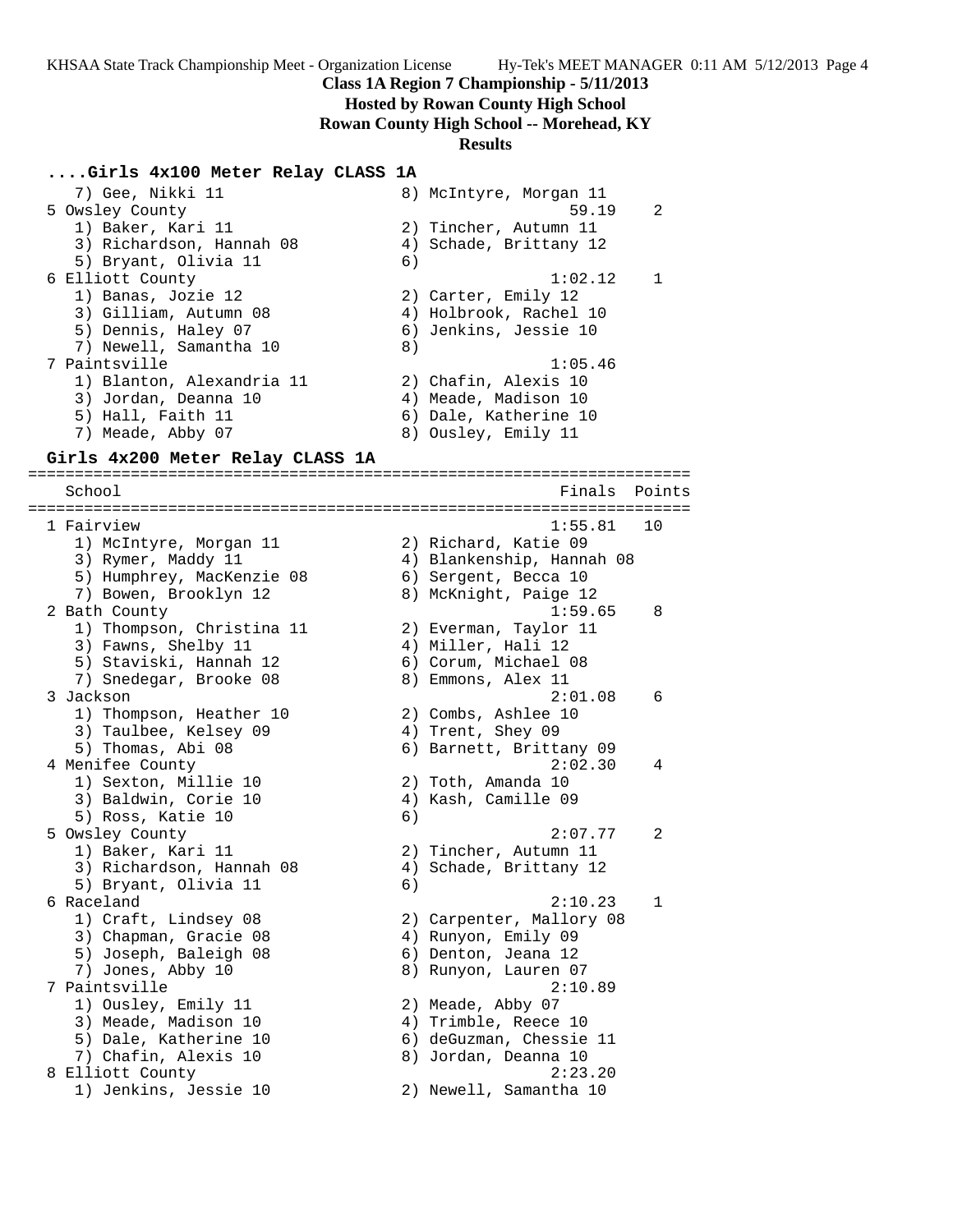KHSAA State Track Championship Meet - Organization License Hy-Tek's MEET MANAGER 0:11 AM 5/12/2013 Page 5 **Class 1A Region 7 Championship - 5/11/2013 Hosted by Rowan County High School Rowan County High School -- Morehead, KY Results ....Girls 4x200 Meter Relay CLASS 1A** 3) Holbrook, Rebecca 08 4) Preece, Jayde 10 5) Holbrook, Rachel 10 (6) Porter, Ali 10 7) Preece, Lynzee 12 a **Girls 4x400 Meter Relay CLASS 1A** ======================================================================= School **Finals Points** ======================================================================= 1 Fairview 4:22.17 10 1) McIntyre, Morgan 11  $\hskip10mm 2)$  Rymer, Maddy 11 3) Richard, Katie 09  $\hskip1cm$  4) McKnight, Paige 12 5) Blankenship, Hannah 08 6) Layne, Haley 10 7) Humphrey, MacKenzie 08 8) Bowen, Brooklyn 12 2 Raceland 4:45.05 8 1) Williams, Jonda 10 2) Chapman, Gracie 08 3) Joseph, Baleigh 08 (4) Denton, Jeana 12 5) Jones, Abby 10 6) Carpenter, Mallory 08 7) Speaks, Makenzi 11 8) Sipps, Ashton 09 3 Bath County 5:17.25 6 1) Clark, Haley 12 2) Corum, Michael 08 3) Emmons, Alex 11 4) Snedegar, Brooke 08 5) Staviski, Hannah 12 6) Staviski, Carrie 07 7) Greene, Chloe 11 and 8) Hartley, Erin 09 4 Paintsville 2012 12:30 12:31 12:32 12:33 12:34 12:35:41 162 12:32 12:32 12:32 12:32 12:32 12:32 12:32 12:32 1) Meade, Abby 07 2) Chafin, Alexis 10 3) Bolen, Kelsey 10 4) Blanton, Alexandria 11 5) Dale, Katherine 10  $\hskip10mm$  6) Hensley, Mynah 10 7) Ousley, Emily 11 and 8) Trimble, Reece 10 **Girls 4x800 Meter Relay CLASS 1A** ======================================================================= School **Finals** Points ======================================================================= 1 Fairview 10:47.40 10 1) Rymer, Maddy 11 2) Bowen, Brooklyn 12 3) Burke, Lyndsey 09 4) Layne, Haley 10 5) Richard, Katie 09 6) Humphrey, MacKenzie 08 7) Melvin, Mahala 07 8) Blankenship, Hannah 08 2 Raceland 11:22.97 8 1) Boggs, Haley 08 2) Runyon, Lauren 07 3) Chapman, Gracie 08 4) Williams, Jonda 10 5) Denton, Jeana 12 6) Carpenter, Mallory 08 7) Fenney, Sara 10 8) Joseph, Baleigh 08 3 Bath County 12:12.34 6 1) Clark, Haley 12 2) Emmons, Alex 11 3) Fawns, Shelby 11 4) Staviski, Carrie 07 5) Thompson, Christina 11 6) Greene, Chloe 11 7) Hartley, Erin 09 8) Snedegar, Brooke 08 4 Paintsville 14:16.39 4 1) Dale, Katherine 10 2) Bolen, Kelsey 10 3) Ousley, Emily 11 (4) Chafin, Alexis 10 5) Blanton, Alexandria 11 6) Meade, Abby 07 7) Jordan, Deanna 10 8) Hensley, Mynah 10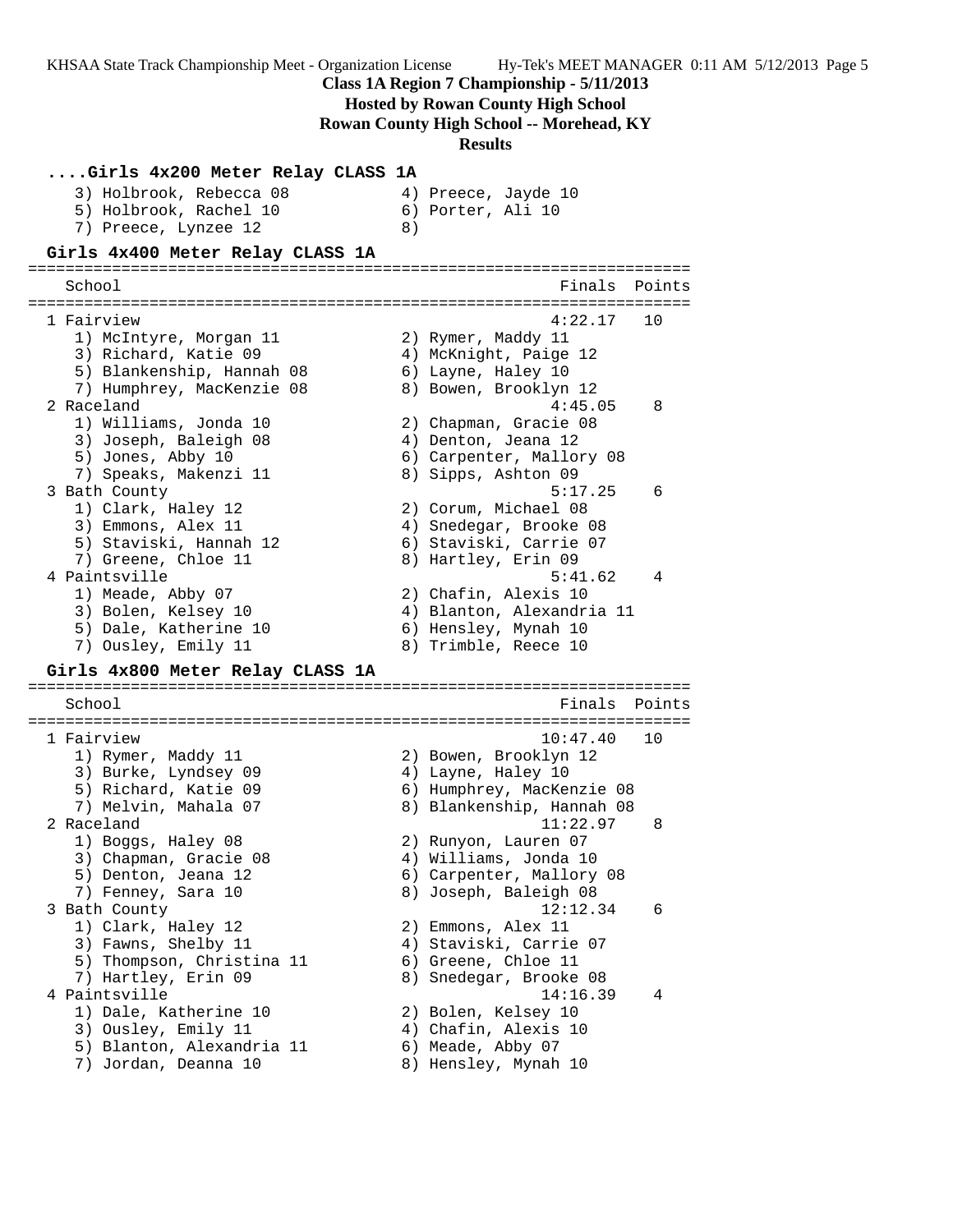**Hosted by Rowan County High School**

**Rowan County High School -- Morehead, KY**

# **Results**

# **Boys 100 Meter Dash CLASS 1A**

| 16.71<br>1 Gabbard, Deaton<br>11 Jackson<br>2 Bargar, Devin<br>08 Wolfe County<br>17.29<br>Section <sub>2</sub><br>1 Machniak, CJ<br>11 Jenkins<br>13.12<br>2 Thacker, Austin<br>11 Shelby Valley<br>13.19<br>13.1822<br>10 Shelby Valley<br>3 Newsome, Drake<br>13.33<br>11 Owsley County<br>4 Grove, Joey<br>13.80<br>5 Hall, Zach<br>09 South Floyd<br>13.95<br>Section 3<br>09 Pikeville<br>1 Pugh, Daric<br>12.49<br>4<br>2 Trimble, Luke<br>09 Paintsville<br>12.63<br>$\mathbf{1}$<br>3 Collins, Josh<br>12 Jenkins<br>12.67<br>10 Menifee County<br>4 Crouch, Dylan<br>12.79<br>5 Pullins, Michael<br>10 Owsley County<br>13.08<br>6 Dudding, Travis<br>12 Rose Hill Christian<br>13.62<br>13.6158<br>Section 4<br>1 Turner, Devon<br>12 Fairview<br>10<br>11.82<br>09 Bath County<br>2 Barker, Sam<br>12.20<br>8<br>3 Joseph, AJ<br>11 Raceland<br>12.21<br>6<br>2<br>4 Leadford, Chris<br>11 Elliott County<br>12.60<br>5 Griffith, Colton<br>12 Raceland<br>12.69<br>6 Hurt, Johnathon<br>10 Wolfe County<br>12 Bath County<br>J13.19<br>13.1890<br>7 Jones, Justin<br>J13.62<br>13.6170<br>-- Rutherford, Mason<br>12 Fairview<br>FS<br>Boys 200 Meter Dash CLASS 1A<br>Year School<br>Finals Points<br>Name<br>Section<br>- 2<br>1 Turner, Devon<br>12 Fairview<br>23.80<br>10<br>2 Yetts, Armande<br>10 Fairview<br>25.09<br>2<br>3 Hall, Zach<br>09 South Floyd<br>28.91<br>30.69<br>4 Kendrick, Nathaniel<br>10 Pikeville<br>5 Brandenburg, Cody<br>33.59<br>09 Lee County<br>07 Rose Hill Christian<br>6 Daniels, Luke<br>34.17<br>Section 3<br>1 Thacker, Austin<br>11 Shelby Valley<br>26.28<br>2 Hurt, Johnathon<br>10 Wolfe County<br>26.60<br>3 Pullins, Michael<br>10 Owsley County<br>27.06<br>4 Ross, Jackson<br>10 Wolfe County<br>28.88<br>5 Sprouse, Charles<br>10 Elliott County<br>29.62<br>Section 4<br>11 Raceland<br>1 Joseph, AJ<br>24.62<br>8<br>2 Barker, Sam<br>09 Bath County<br>24.76<br>24.7525<br>6<br>2 Elliott, Aaron<br>12 Elliott County<br>J24.76<br>24.7565<br>4<br>4 Dailey, Nathan<br>12 Bath County<br>25.23<br>1<br>5 Collins, Josh<br>12 Jenkins<br>25.24<br>6 Griffith, Colton<br>12 Raceland<br>25.53<br>7 Cox, Charlie<br>12 Jenkins<br>25.72<br>8 Plumley, Adam<br>12 Paintsville<br>25.86 | Name | Year School | Finals Points |  |
|----------------------------------------------------------------------------------------------------------------------------------------------------------------------------------------------------------------------------------------------------------------------------------------------------------------------------------------------------------------------------------------------------------------------------------------------------------------------------------------------------------------------------------------------------------------------------------------------------------------------------------------------------------------------------------------------------------------------------------------------------------------------------------------------------------------------------------------------------------------------------------------------------------------------------------------------------------------------------------------------------------------------------------------------------------------------------------------------------------------------------------------------------------------------------------------------------------------------------------------------------------------------------------------------------------------------------------------------------------------------------------------------------------------------------------------------------------------------------------------------------------------------------------------------------------------------------------------------------------------------------------------------------------------------------------------------------------------------------------------------------------------------------------------------------------------------------------------------------------------------------------------------------------------------------------------------------------------------------------------------------------------------------------------------------------------------------------------------------------------------------------------------------------------------------------------------------------------------------------------------------|------|-------------|---------------|--|
|                                                                                                                                                                                                                                                                                                                                                                                                                                                                                                                                                                                                                                                                                                                                                                                                                                                                                                                                                                                                                                                                                                                                                                                                                                                                                                                                                                                                                                                                                                                                                                                                                                                                                                                                                                                                                                                                                                                                                                                                                                                                                                                                                                                                                                                    |      |             |               |  |
|                                                                                                                                                                                                                                                                                                                                                                                                                                                                                                                                                                                                                                                                                                                                                                                                                                                                                                                                                                                                                                                                                                                                                                                                                                                                                                                                                                                                                                                                                                                                                                                                                                                                                                                                                                                                                                                                                                                                                                                                                                                                                                                                                                                                                                                    |      |             |               |  |
|                                                                                                                                                                                                                                                                                                                                                                                                                                                                                                                                                                                                                                                                                                                                                                                                                                                                                                                                                                                                                                                                                                                                                                                                                                                                                                                                                                                                                                                                                                                                                                                                                                                                                                                                                                                                                                                                                                                                                                                                                                                                                                                                                                                                                                                    |      |             |               |  |
|                                                                                                                                                                                                                                                                                                                                                                                                                                                                                                                                                                                                                                                                                                                                                                                                                                                                                                                                                                                                                                                                                                                                                                                                                                                                                                                                                                                                                                                                                                                                                                                                                                                                                                                                                                                                                                                                                                                                                                                                                                                                                                                                                                                                                                                    |      |             |               |  |
|                                                                                                                                                                                                                                                                                                                                                                                                                                                                                                                                                                                                                                                                                                                                                                                                                                                                                                                                                                                                                                                                                                                                                                                                                                                                                                                                                                                                                                                                                                                                                                                                                                                                                                                                                                                                                                                                                                                                                                                                                                                                                                                                                                                                                                                    |      |             |               |  |
|                                                                                                                                                                                                                                                                                                                                                                                                                                                                                                                                                                                                                                                                                                                                                                                                                                                                                                                                                                                                                                                                                                                                                                                                                                                                                                                                                                                                                                                                                                                                                                                                                                                                                                                                                                                                                                                                                                                                                                                                                                                                                                                                                                                                                                                    |      |             |               |  |
|                                                                                                                                                                                                                                                                                                                                                                                                                                                                                                                                                                                                                                                                                                                                                                                                                                                                                                                                                                                                                                                                                                                                                                                                                                                                                                                                                                                                                                                                                                                                                                                                                                                                                                                                                                                                                                                                                                                                                                                                                                                                                                                                                                                                                                                    |      |             |               |  |
|                                                                                                                                                                                                                                                                                                                                                                                                                                                                                                                                                                                                                                                                                                                                                                                                                                                                                                                                                                                                                                                                                                                                                                                                                                                                                                                                                                                                                                                                                                                                                                                                                                                                                                                                                                                                                                                                                                                                                                                                                                                                                                                                                                                                                                                    |      |             |               |  |
|                                                                                                                                                                                                                                                                                                                                                                                                                                                                                                                                                                                                                                                                                                                                                                                                                                                                                                                                                                                                                                                                                                                                                                                                                                                                                                                                                                                                                                                                                                                                                                                                                                                                                                                                                                                                                                                                                                                                                                                                                                                                                                                                                                                                                                                    |      |             |               |  |
|                                                                                                                                                                                                                                                                                                                                                                                                                                                                                                                                                                                                                                                                                                                                                                                                                                                                                                                                                                                                                                                                                                                                                                                                                                                                                                                                                                                                                                                                                                                                                                                                                                                                                                                                                                                                                                                                                                                                                                                                                                                                                                                                                                                                                                                    |      |             |               |  |
|                                                                                                                                                                                                                                                                                                                                                                                                                                                                                                                                                                                                                                                                                                                                                                                                                                                                                                                                                                                                                                                                                                                                                                                                                                                                                                                                                                                                                                                                                                                                                                                                                                                                                                                                                                                                                                                                                                                                                                                                                                                                                                                                                                                                                                                    |      |             |               |  |
|                                                                                                                                                                                                                                                                                                                                                                                                                                                                                                                                                                                                                                                                                                                                                                                                                                                                                                                                                                                                                                                                                                                                                                                                                                                                                                                                                                                                                                                                                                                                                                                                                                                                                                                                                                                                                                                                                                                                                                                                                                                                                                                                                                                                                                                    |      |             |               |  |
|                                                                                                                                                                                                                                                                                                                                                                                                                                                                                                                                                                                                                                                                                                                                                                                                                                                                                                                                                                                                                                                                                                                                                                                                                                                                                                                                                                                                                                                                                                                                                                                                                                                                                                                                                                                                                                                                                                                                                                                                                                                                                                                                                                                                                                                    |      |             |               |  |
|                                                                                                                                                                                                                                                                                                                                                                                                                                                                                                                                                                                                                                                                                                                                                                                                                                                                                                                                                                                                                                                                                                                                                                                                                                                                                                                                                                                                                                                                                                                                                                                                                                                                                                                                                                                                                                                                                                                                                                                                                                                                                                                                                                                                                                                    |      |             |               |  |
|                                                                                                                                                                                                                                                                                                                                                                                                                                                                                                                                                                                                                                                                                                                                                                                                                                                                                                                                                                                                                                                                                                                                                                                                                                                                                                                                                                                                                                                                                                                                                                                                                                                                                                                                                                                                                                                                                                                                                                                                                                                                                                                                                                                                                                                    |      |             |               |  |
|                                                                                                                                                                                                                                                                                                                                                                                                                                                                                                                                                                                                                                                                                                                                                                                                                                                                                                                                                                                                                                                                                                                                                                                                                                                                                                                                                                                                                                                                                                                                                                                                                                                                                                                                                                                                                                                                                                                                                                                                                                                                                                                                                                                                                                                    |      |             |               |  |
|                                                                                                                                                                                                                                                                                                                                                                                                                                                                                                                                                                                                                                                                                                                                                                                                                                                                                                                                                                                                                                                                                                                                                                                                                                                                                                                                                                                                                                                                                                                                                                                                                                                                                                                                                                                                                                                                                                                                                                                                                                                                                                                                                                                                                                                    |      |             |               |  |
|                                                                                                                                                                                                                                                                                                                                                                                                                                                                                                                                                                                                                                                                                                                                                                                                                                                                                                                                                                                                                                                                                                                                                                                                                                                                                                                                                                                                                                                                                                                                                                                                                                                                                                                                                                                                                                                                                                                                                                                                                                                                                                                                                                                                                                                    |      |             |               |  |
|                                                                                                                                                                                                                                                                                                                                                                                                                                                                                                                                                                                                                                                                                                                                                                                                                                                                                                                                                                                                                                                                                                                                                                                                                                                                                                                                                                                                                                                                                                                                                                                                                                                                                                                                                                                                                                                                                                                                                                                                                                                                                                                                                                                                                                                    |      |             |               |  |
|                                                                                                                                                                                                                                                                                                                                                                                                                                                                                                                                                                                                                                                                                                                                                                                                                                                                                                                                                                                                                                                                                                                                                                                                                                                                                                                                                                                                                                                                                                                                                                                                                                                                                                                                                                                                                                                                                                                                                                                                                                                                                                                                                                                                                                                    |      |             |               |  |
|                                                                                                                                                                                                                                                                                                                                                                                                                                                                                                                                                                                                                                                                                                                                                                                                                                                                                                                                                                                                                                                                                                                                                                                                                                                                                                                                                                                                                                                                                                                                                                                                                                                                                                                                                                                                                                                                                                                                                                                                                                                                                                                                                                                                                                                    |      |             |               |  |
|                                                                                                                                                                                                                                                                                                                                                                                                                                                                                                                                                                                                                                                                                                                                                                                                                                                                                                                                                                                                                                                                                                                                                                                                                                                                                                                                                                                                                                                                                                                                                                                                                                                                                                                                                                                                                                                                                                                                                                                                                                                                                                                                                                                                                                                    |      |             |               |  |
|                                                                                                                                                                                                                                                                                                                                                                                                                                                                                                                                                                                                                                                                                                                                                                                                                                                                                                                                                                                                                                                                                                                                                                                                                                                                                                                                                                                                                                                                                                                                                                                                                                                                                                                                                                                                                                                                                                                                                                                                                                                                                                                                                                                                                                                    |      |             |               |  |
|                                                                                                                                                                                                                                                                                                                                                                                                                                                                                                                                                                                                                                                                                                                                                                                                                                                                                                                                                                                                                                                                                                                                                                                                                                                                                                                                                                                                                                                                                                                                                                                                                                                                                                                                                                                                                                                                                                                                                                                                                                                                                                                                                                                                                                                    |      |             |               |  |
|                                                                                                                                                                                                                                                                                                                                                                                                                                                                                                                                                                                                                                                                                                                                                                                                                                                                                                                                                                                                                                                                                                                                                                                                                                                                                                                                                                                                                                                                                                                                                                                                                                                                                                                                                                                                                                                                                                                                                                                                                                                                                                                                                                                                                                                    |      |             |               |  |
|                                                                                                                                                                                                                                                                                                                                                                                                                                                                                                                                                                                                                                                                                                                                                                                                                                                                                                                                                                                                                                                                                                                                                                                                                                                                                                                                                                                                                                                                                                                                                                                                                                                                                                                                                                                                                                                                                                                                                                                                                                                                                                                                                                                                                                                    |      |             |               |  |
|                                                                                                                                                                                                                                                                                                                                                                                                                                                                                                                                                                                                                                                                                                                                                                                                                                                                                                                                                                                                                                                                                                                                                                                                                                                                                                                                                                                                                                                                                                                                                                                                                                                                                                                                                                                                                                                                                                                                                                                                                                                                                                                                                                                                                                                    |      |             |               |  |
|                                                                                                                                                                                                                                                                                                                                                                                                                                                                                                                                                                                                                                                                                                                                                                                                                                                                                                                                                                                                                                                                                                                                                                                                                                                                                                                                                                                                                                                                                                                                                                                                                                                                                                                                                                                                                                                                                                                                                                                                                                                                                                                                                                                                                                                    |      |             |               |  |
|                                                                                                                                                                                                                                                                                                                                                                                                                                                                                                                                                                                                                                                                                                                                                                                                                                                                                                                                                                                                                                                                                                                                                                                                                                                                                                                                                                                                                                                                                                                                                                                                                                                                                                                                                                                                                                                                                                                                                                                                                                                                                                                                                                                                                                                    |      |             |               |  |
|                                                                                                                                                                                                                                                                                                                                                                                                                                                                                                                                                                                                                                                                                                                                                                                                                                                                                                                                                                                                                                                                                                                                                                                                                                                                                                                                                                                                                                                                                                                                                                                                                                                                                                                                                                                                                                                                                                                                                                                                                                                                                                                                                                                                                                                    |      |             |               |  |
|                                                                                                                                                                                                                                                                                                                                                                                                                                                                                                                                                                                                                                                                                                                                                                                                                                                                                                                                                                                                                                                                                                                                                                                                                                                                                                                                                                                                                                                                                                                                                                                                                                                                                                                                                                                                                                                                                                                                                                                                                                                                                                                                                                                                                                                    |      |             |               |  |
|                                                                                                                                                                                                                                                                                                                                                                                                                                                                                                                                                                                                                                                                                                                                                                                                                                                                                                                                                                                                                                                                                                                                                                                                                                                                                                                                                                                                                                                                                                                                                                                                                                                                                                                                                                                                                                                                                                                                                                                                                                                                                                                                                                                                                                                    |      |             |               |  |
|                                                                                                                                                                                                                                                                                                                                                                                                                                                                                                                                                                                                                                                                                                                                                                                                                                                                                                                                                                                                                                                                                                                                                                                                                                                                                                                                                                                                                                                                                                                                                                                                                                                                                                                                                                                                                                                                                                                                                                                                                                                                                                                                                                                                                                                    |      |             |               |  |
|                                                                                                                                                                                                                                                                                                                                                                                                                                                                                                                                                                                                                                                                                                                                                                                                                                                                                                                                                                                                                                                                                                                                                                                                                                                                                                                                                                                                                                                                                                                                                                                                                                                                                                                                                                                                                                                                                                                                                                                                                                                                                                                                                                                                                                                    |      |             |               |  |
|                                                                                                                                                                                                                                                                                                                                                                                                                                                                                                                                                                                                                                                                                                                                                                                                                                                                                                                                                                                                                                                                                                                                                                                                                                                                                                                                                                                                                                                                                                                                                                                                                                                                                                                                                                                                                                                                                                                                                                                                                                                                                                                                                                                                                                                    |      |             |               |  |
|                                                                                                                                                                                                                                                                                                                                                                                                                                                                                                                                                                                                                                                                                                                                                                                                                                                                                                                                                                                                                                                                                                                                                                                                                                                                                                                                                                                                                                                                                                                                                                                                                                                                                                                                                                                                                                                                                                                                                                                                                                                                                                                                                                                                                                                    |      |             |               |  |
|                                                                                                                                                                                                                                                                                                                                                                                                                                                                                                                                                                                                                                                                                                                                                                                                                                                                                                                                                                                                                                                                                                                                                                                                                                                                                                                                                                                                                                                                                                                                                                                                                                                                                                                                                                                                                                                                                                                                                                                                                                                                                                                                                                                                                                                    |      |             |               |  |
|                                                                                                                                                                                                                                                                                                                                                                                                                                                                                                                                                                                                                                                                                                                                                                                                                                                                                                                                                                                                                                                                                                                                                                                                                                                                                                                                                                                                                                                                                                                                                                                                                                                                                                                                                                                                                                                                                                                                                                                                                                                                                                                                                                                                                                                    |      |             |               |  |
|                                                                                                                                                                                                                                                                                                                                                                                                                                                                                                                                                                                                                                                                                                                                                                                                                                                                                                                                                                                                                                                                                                                                                                                                                                                                                                                                                                                                                                                                                                                                                                                                                                                                                                                                                                                                                                                                                                                                                                                                                                                                                                                                                                                                                                                    |      |             |               |  |
|                                                                                                                                                                                                                                                                                                                                                                                                                                                                                                                                                                                                                                                                                                                                                                                                                                                                                                                                                                                                                                                                                                                                                                                                                                                                                                                                                                                                                                                                                                                                                                                                                                                                                                                                                                                                                                                                                                                                                                                                                                                                                                                                                                                                                                                    |      |             |               |  |
|                                                                                                                                                                                                                                                                                                                                                                                                                                                                                                                                                                                                                                                                                                                                                                                                                                                                                                                                                                                                                                                                                                                                                                                                                                                                                                                                                                                                                                                                                                                                                                                                                                                                                                                                                                                                                                                                                                                                                                                                                                                                                                                                                                                                                                                    |      |             |               |  |
|                                                                                                                                                                                                                                                                                                                                                                                                                                                                                                                                                                                                                                                                                                                                                                                                                                                                                                                                                                                                                                                                                                                                                                                                                                                                                                                                                                                                                                                                                                                                                                                                                                                                                                                                                                                                                                                                                                                                                                                                                                                                                                                                                                                                                                                    |      |             |               |  |
|                                                                                                                                                                                                                                                                                                                                                                                                                                                                                                                                                                                                                                                                                                                                                                                                                                                                                                                                                                                                                                                                                                                                                                                                                                                                                                                                                                                                                                                                                                                                                                                                                                                                                                                                                                                                                                                                                                                                                                                                                                                                                                                                                                                                                                                    |      |             |               |  |
|                                                                                                                                                                                                                                                                                                                                                                                                                                                                                                                                                                                                                                                                                                                                                                                                                                                                                                                                                                                                                                                                                                                                                                                                                                                                                                                                                                                                                                                                                                                                                                                                                                                                                                                                                                                                                                                                                                                                                                                                                                                                                                                                                                                                                                                    |      |             |               |  |
|                                                                                                                                                                                                                                                                                                                                                                                                                                                                                                                                                                                                                                                                                                                                                                                                                                                                                                                                                                                                                                                                                                                                                                                                                                                                                                                                                                                                                                                                                                                                                                                                                                                                                                                                                                                                                                                                                                                                                                                                                                                                                                                                                                                                                                                    |      |             |               |  |
|                                                                                                                                                                                                                                                                                                                                                                                                                                                                                                                                                                                                                                                                                                                                                                                                                                                                                                                                                                                                                                                                                                                                                                                                                                                                                                                                                                                                                                                                                                                                                                                                                                                                                                                                                                                                                                                                                                                                                                                                                                                                                                                                                                                                                                                    |      |             |               |  |
|                                                                                                                                                                                                                                                                                                                                                                                                                                                                                                                                                                                                                                                                                                                                                                                                                                                                                                                                                                                                                                                                                                                                                                                                                                                                                                                                                                                                                                                                                                                                                                                                                                                                                                                                                                                                                                                                                                                                                                                                                                                                                                                                                                                                                                                    |      |             |               |  |
|                                                                                                                                                                                                                                                                                                                                                                                                                                                                                                                                                                                                                                                                                                                                                                                                                                                                                                                                                                                                                                                                                                                                                                                                                                                                                                                                                                                                                                                                                                                                                                                                                                                                                                                                                                                                                                                                                                                                                                                                                                                                                                                                                                                                                                                    |      |             |               |  |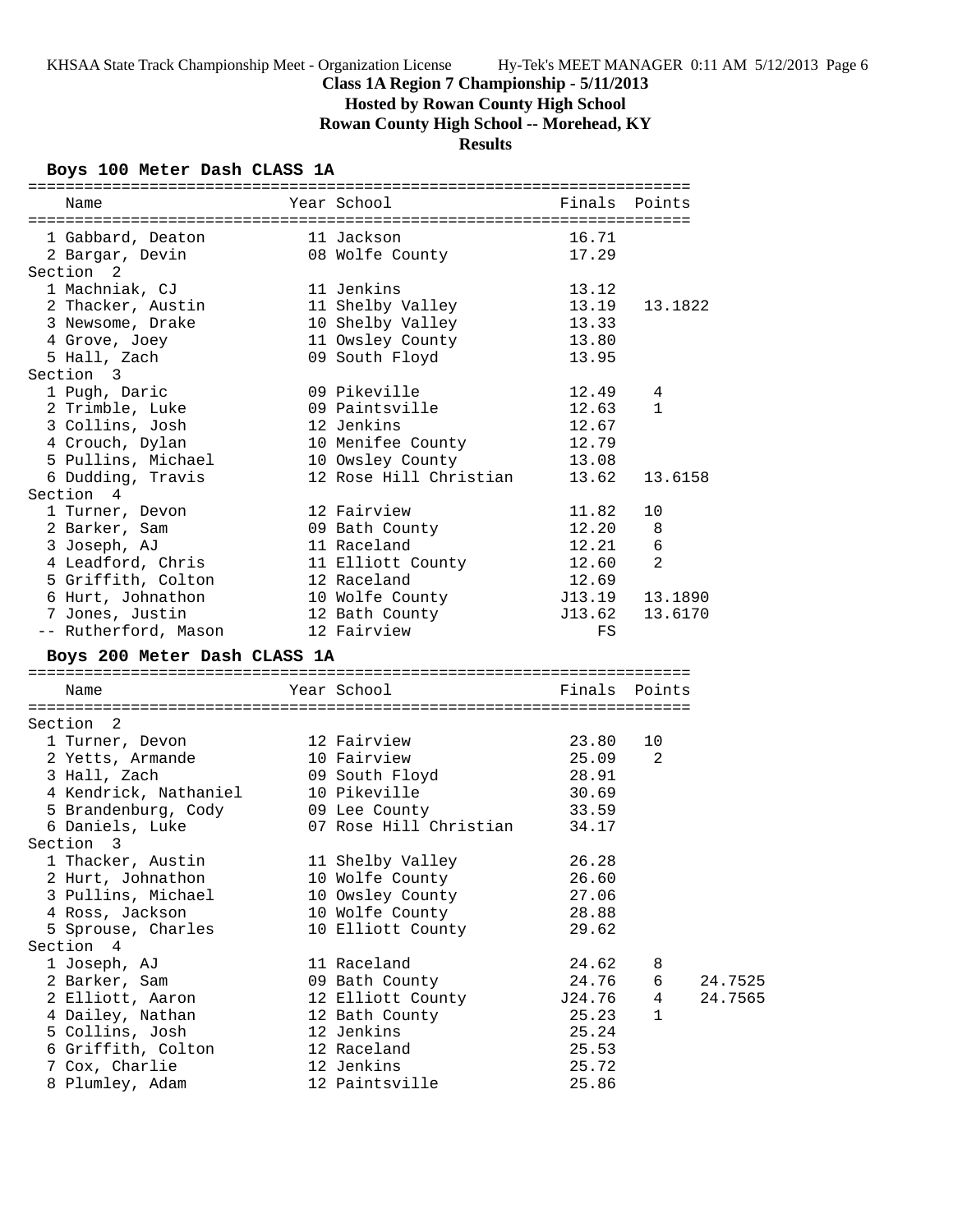**Hosted by Rowan County High School**

**Rowan County High School -- Morehead, KY**

## **Results**

### **Boys 400 Meter Dash CLASS 1A**

| Name                        | Year School                        | Finals Points |                 |
|-----------------------------|------------------------------------|---------------|-----------------|
| Section 2                   |                                    |               |                 |
| 1 Tackett, Trent            | 11 Shelby Valley                   | 1:03.39       |                 |
| 2 Brewer, Luke              | 09 Owsley County                   | 1:10.91       |                 |
| 3 Kendrick, Nathaniel       | 10 Pikeville                       | 1:11.69       |                 |
| 4 Marshall, Chance          | 10 Lee County                      | 1:18.32       |                 |
| 5 Gabbard, Deaton           | 11 Jackson                         | 1:19.01       |                 |
| 6 Daniels, Luke             | 07 Rose Hill Christian             | 1:24.45       |                 |
| Section 3                   |                                    |               |                 |
| 1 deGuzman, Jonathan        | 12 Paintsville                     | 56.29         | 10              |
| 2 Sexton, Koty              | 12 Jenkins                         | 56.31         | 8               |
| 3 Valencourt, John          | 12 Raceland                        | 57.40         | 6               |
| 4 Hurt, Johnathon           | 10 Wolfe County                    | 58.49         | $\overline{4}$  |
| 5 Turner, Ryan              | 09 Jenkins                         | 58.65         | $\overline{a}$  |
| 6 Griffith, Isaiah          | 10 Elliott County                  | 1:00.55       | $\mathbf{1}$    |
| 7 Howard, Austin            | 09 Raceland                        | 1:00.85       |                 |
| 8 Christopher, Seth         | 11 Bath County                     | 1:04.17       |                 |
| Boys 800 Meter Run CLASS 1A |                                    |               |                 |
| Name                        | Year School                        | Finals Points |                 |
|                             |                                    |               |                 |
| Section 1                   |                                    |               |                 |
| 1 Christopher, Seth         | 11 Bath County                     | 2:10.69       | 10              |
| 2 Johnson, Cody             |                                    | 2:11.48       | 8               |
| 3 Sloas, Jonathon           | 11 Lee County<br>10 Elliott County | 2:13.11       | $6\phantom{1}6$ |
| 4 Curtis, Dale              | 10 Bath County                     | 2:16.59       | $\overline{4}$  |
| 5 White, Brandon            | 07 Elliott County                  | 2:21.71       | 2               |
| 6 Phillips, Trysten         | 10 Menifee County $2:23.10$        |               | $\mathbf{1}$    |
| 7 Turner, Ryan              | 09 Jenkins                         | 2:25.63       |                 |
| 8 Heffington, Hunter        | 10 Pikeville                       | 2:26.49       |                 |
| 9 Harris, Brady             | 11 Raceland                        | 2:28.21       |                 |
| 10 McConnel, Evan           | 10 Fairview                        | 2:35.51       |                 |
| 10<br>11 Turner, Randall    | 12 Jackson                         | 2:36.56       |                 |
| 12 Johnson, Jacob           | 08 Paintsville                     | 2:36.94       |                 |
| 13 Burton, Jonathan         | 10 Jackson                         | 2:40.25       |                 |
| 14 Spencer, Phillip         | 11 Wolfe County                    | 2:43.08       |                 |
| 15 Tackett, Trent           | 11 Shelby Valley 2:45.70           |               |                 |
| 16 Brewer, Luke             | 09 Owsley County                   | 2:45.91       |                 |

| 17 Pennington, David         | 11 Raceland      | 2:49.45       |  |
|------------------------------|------------------|---------------|--|
| 18 Spencer, Cody             | 12 Lee County    | 2:53.83       |  |
| 19 Damron, Bradley           | 10 Shelby Valley | 3:09.51       |  |
| Boys 1600 Meter Run CLASS 1A |                  |               |  |
| Name                         | Year School      | Finals Points |  |

| 1 Staviski, Evan     | 12 Bath County    | 4:43.71 | - 10          |
|----------------------|-------------------|---------|---------------|
| 2 Campbell, Logan    | 10 Owsley County  | 4:49.73 | 8             |
| 3 Johnson, Cody      | 11 Lee County     | 5:01.90 | 6             |
| 4 Stanley, Dalton    | 11 Pikeville      | 5:07.22 | 4             |
| 5 Griffith, Isaiah   | 10 Elliott County | 5:22.16 | $\mathcal{L}$ |
| 6 Heffington, Hunter | 10 Pikeville      | 5:23.62 |               |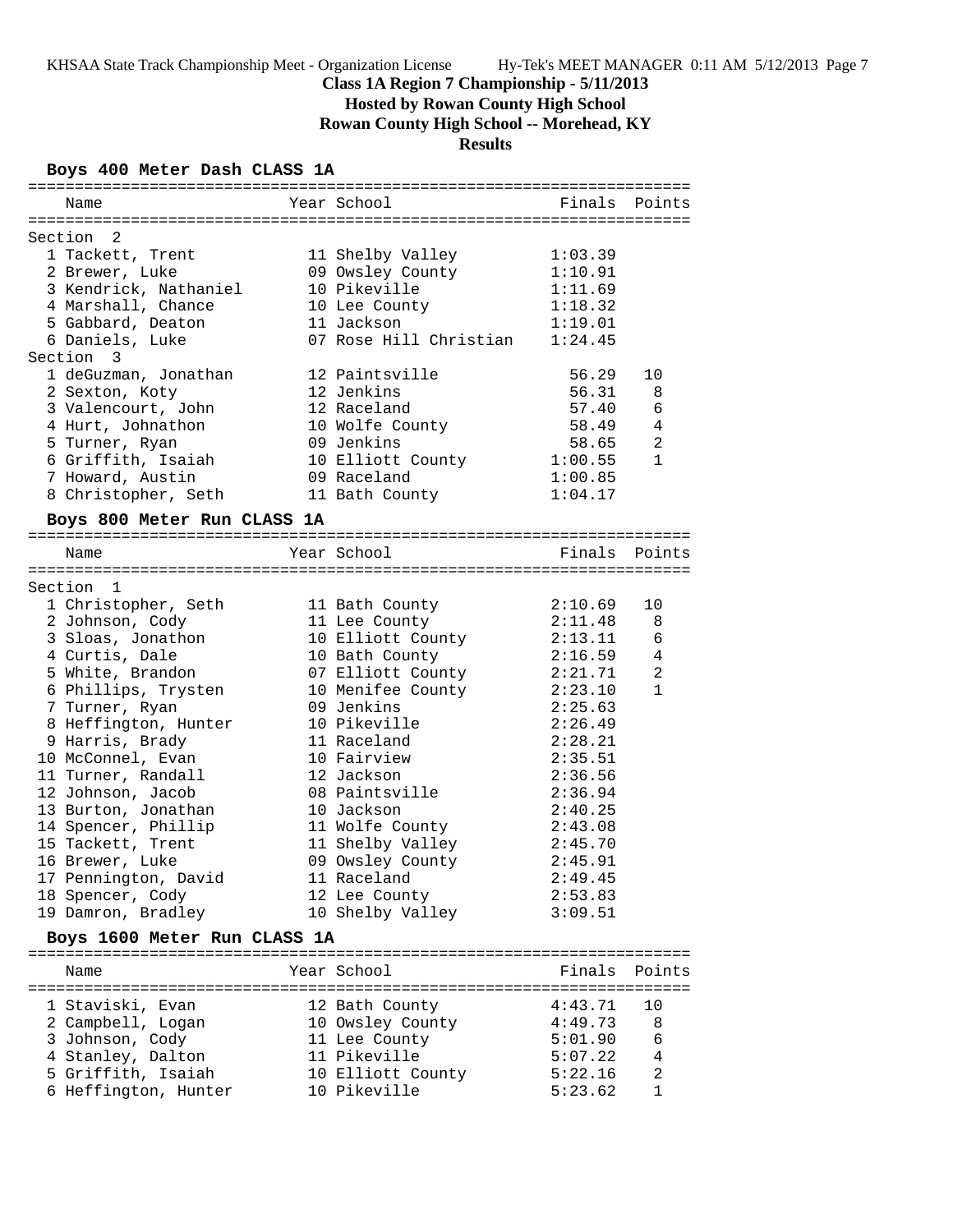**Hosted by Rowan County High School**

**Rowan County High School -- Morehead, KY**

## **Results**

### **....Boys 1600 Meter Run CLASS 1A**

| 7 Jones, Kevin        | 10 Bath County    | 5:25.42 |
|-----------------------|-------------------|---------|
| 8 Caroll, Aaron       | 12 Raceland       | 5:25.43 |
| 9 Roberts, Blaine     | 12 Raceland       | 5:27.10 |
| 10 Fletcher, Kirkland | 09 Paintsville    | 5:33.42 |
| 11 McConnel, Evan     | 10 Fairview       | 5:35.72 |
| 12 Phillips, Trysten  | 10 Menifee County | 5:39.87 |
| 13 Turner, Randall    | 12 Jackson        | 5:44.23 |
| 14 Campbell, Dylan    | 10 Jackson        | 5:45.86 |
| 15 Harper, Haden      | 08 Elliott County | 5:47.36 |
| 16 Gibson, Nick       | 10 Jenkins        | 5:52.71 |
| 17 Gabbard, Dakota    | 09 Lee County     | 6:28.67 |
| 18 Plumley, Jake      | 08 Paintsville    | 6:28.73 |
| 19 Damron, Bradley    | 10 Shelby Valley  | 7:06.22 |

### **Boys 3200 Meter Run CLASS 1A**

======================================================================= Name The Year School The Finals Points ======================================================================= 1 Staviski, Evan 12 Bath County 10:24.91 10 2 Campbell, Logan 10 Owsley County 10:41.42 8 3 Stanley, Dalton 11 Pikeville 11:27.59 6 4 Curtis, Dale 10 Bath County 11:35.06 4 5 Roberts, Blaine 12 Raceland 11:58.48 2 6 Fletcher, Kirkland 09 Paintsville 12:15.85 1 7 Caroll, Aaron 12 Raceland 12:45.86 8 Gibson, Nick 10 Jenkins 12:55.44 9 Godsey, Canaan 08 Pikeville 13:43.28 10 Loza, Luis 12 Elliott County 13:49.72 11 Plumley, Jake 08 Paintsville 14:01.05 **Boys 110 Meter Hurdles CLASS 1A** ======================================================================= Name Year School Finals Points ======================================================================= 1 Dickerson, Gary 12 Bath County 20.24 2 Myers, Vincent 11 Shelby Valley 21.31 3 Dudding, Travis 12 Rose Hill Christian 22.60 4 Cantrill, Conner 12 Paintsville 23.09 Section 2 1 Messer, Connor 10 Raceland 15.99 10 2 Leadford, Chris 11 Elliott County 17.58 8 3 Stanley, Dalton 11 Pikeville 18.65 6 4 Damron, Steve 12 Jenkins 18.72 4 5 Bowling, William 11 Owsley County 18.92 2 6 Castle, Jared 12 Bath County 20.00 1 7 Garner, Sam 11 Elliott County 21.39 8 Bundren, Tyler 11 Wolfe County 21.61 **Boys 300 Meter Hurdles CLASS 1A** ======================================================================= Name **The Year School** Finals Points ======================================================================= Section 1

1 Plourde, Jesse 11 Paintsville 52.76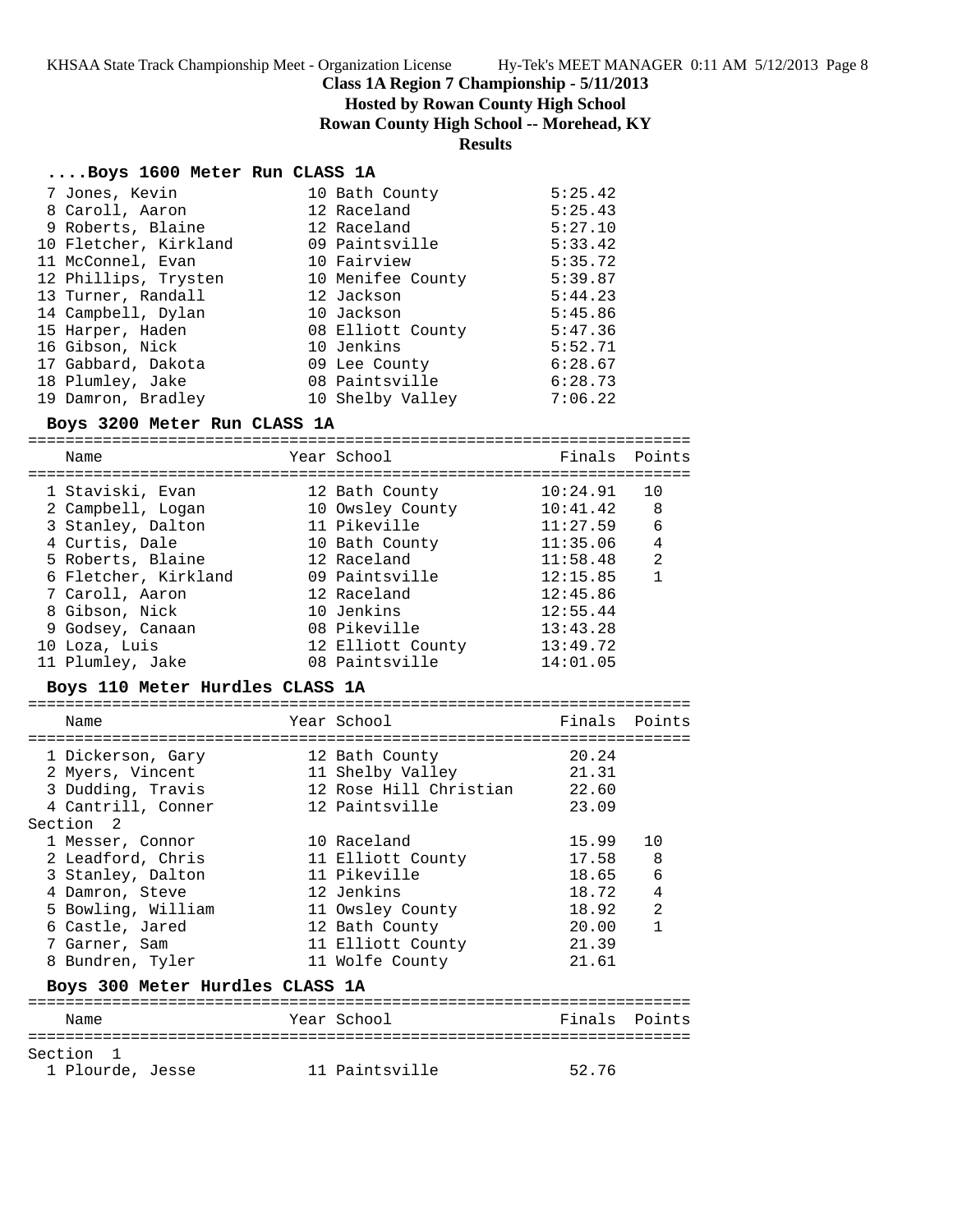**Hosted by Rowan County High School**

**Rowan County High School -- Morehead, KY**

# **Results**

# **....Boys 300 Meter Hurdles CLASS 1A**

| 2 Dickerson, Gary                                  | 12 Bath County            |                                          | 53.40                                        |                |
|----------------------------------------------------|---------------------------|------------------------------------------|----------------------------------------------|----------------|
| 3 Campbell, Dylan                                  | 10 Jackson                |                                          | 56.04                                        |                |
| 4 Cantrill, Conner                                 | 12 Paintsville            |                                          | 1:05.22                                      |                |
| Section<br>2                                       |                           |                                          |                                              |                |
| 1 Messer, Connor                                   | 10 Raceland               |                                          | 42.71                                        | 10             |
| 2 Leadford, Chris                                  | 11 Elliott County         |                                          | 43.03                                        | 8              |
| 3 Damron, Steve<br>4 Salyers, Andrew               | 12 Jenkins<br>11 Raceland |                                          | 45.31<br>45.70                               | 6<br>4         |
| 5 Castle, Jared                                    | 12 Bath County            |                                          | 47.83                                        | $\overline{a}$ |
| 6 Christensen, Zac                                 | 11 Fairview               |                                          | 49.21                                        | $\mathbf{1}$   |
| 7 Bowling, William                                 | 11 Owsley County          |                                          | 50.17                                        |                |
| 8 Garner, Sam                                      | 11 Elliott County         |                                          | 57.39                                        |                |
|                                                    |                           |                                          |                                              |                |
| Boys 4x100 Meter Relay CLASS 1A                    |                           |                                          |                                              |                |
| School                                             |                           |                                          | Finals                                       | Points         |
|                                                    |                           |                                          |                                              |                |
| 1 Bath County                                      |                           |                                          | 47.74                                        | 10             |
| 1) Barker, Sam 09                                  |                           |                                          | 2) Castle, Jared 12                          |                |
| 3) Dickerson, Gary 12                              |                           |                                          | 4) Dailey, Nathan 12                         |                |
| 5) Hodge, Breion 11                                |                           |                                          | 6) Ratliff, Trey 09                          |                |
| 7) Jones, Justin 12                                |                           | 8) Curtis, Dale 10                       |                                              |                |
| 2 Paintsville                                      |                           |                                          | 48.13                                        | 8              |
| 1) deGuzman, Jonathan 12<br>3) Smith, Peyton 10    |                           |                                          | 2) Plumley, Adam 12<br>4) Johnson, Bailey 09 |                |
| 5) Trimble, Luke 09                                |                           |                                          | 6) Tiller, Trevor 12                         |                |
| 7) Johnson, Jacob 08                               |                           |                                          | 8) Plourde, Jesse 11                         |                |
| 3 Raceland                                         |                           |                                          | 48.55                                        | 6              |
| 1) Joseph, AJ 11                                   |                           |                                          | 2) Walker, Bailey 08                         |                |
| 3) Griffith, Colton 12                             |                           |                                          | 4) Salyers, Andrew 11                        |                |
| 5) Harris, Brady 11                                |                           |                                          | 6) Howard, Austin 09                         |                |
| 7) Beach, Daylin 11                                |                           |                                          | 8) McCommas, Timmy 11                        |                |
| 4 Fairview                                         |                           |                                          | 48.96                                        | 4              |
| 1) Yetts, Armande 10                               |                           |                                          | 2) Christensen, Zac 11                       |                |
| 3) Payne, JP 12                                    |                           | 4) King, Isaiah 10                       |                                              |                |
| 5) Dolen, Tanner 09                                |                           | 6) Cooke, Shane 07                       |                                              |                |
| 5 Jenkins                                          |                           |                                          | 49.74                                        | 2              |
| 1) Cox, Charlie 12                                 |                           |                                          | 2) Fields, Audie 08                          |                |
| 3) Bentley, Dylan 10<br>5) Richardson, Channing 12 |                           | 4) Machniak, CJ 11<br>6) Gibson, Nick 10 |                                              |                |
| 6 Shelby Valley                                    |                           |                                          | 50.36                                        | 1              |
| 1) Richardson, Tyler 11                            |                           |                                          | 2) Newsome, Drake 10                         |                |
| 3) Newsome, Cole 11                                |                           |                                          | 4) Thacker, Austin 11                        |                |
| 5) McKay, Chris 09                                 |                           | 6) Little, Zach 10                       |                                              |                |
| 7 Owsley County                                    |                           |                                          | 50.39                                        |                |
| 1) Bowling, William 11                             |                           |                                          | 2) Campbell, Logan 10                        |                |
| 3) Grove, Joey 11                                  |                           |                                          | 4) Pullins, Michael 10                       |                |
| 5) Brewer, Luke 09                                 | 6)                        |                                          |                                              |                |
| 8 Elliott County                                   |                           |                                          | 52.95                                        |                |
| 1) Fannin, Tim 12                                  |                           |                                          | 2) Holbrook, Hunter 12                       |                |
| 3) Loza, Luis 12                                   |                           |                                          | 4) Sprouse, Charles 10                       |                |
| 5) Middleton, Devon 09                             |                           |                                          | 6) Wagoner, Tyler 10                         |                |
| 7) Harper, Haden 08                                | 8)                        |                                          |                                              |                |
|                                                    |                           |                                          |                                              |                |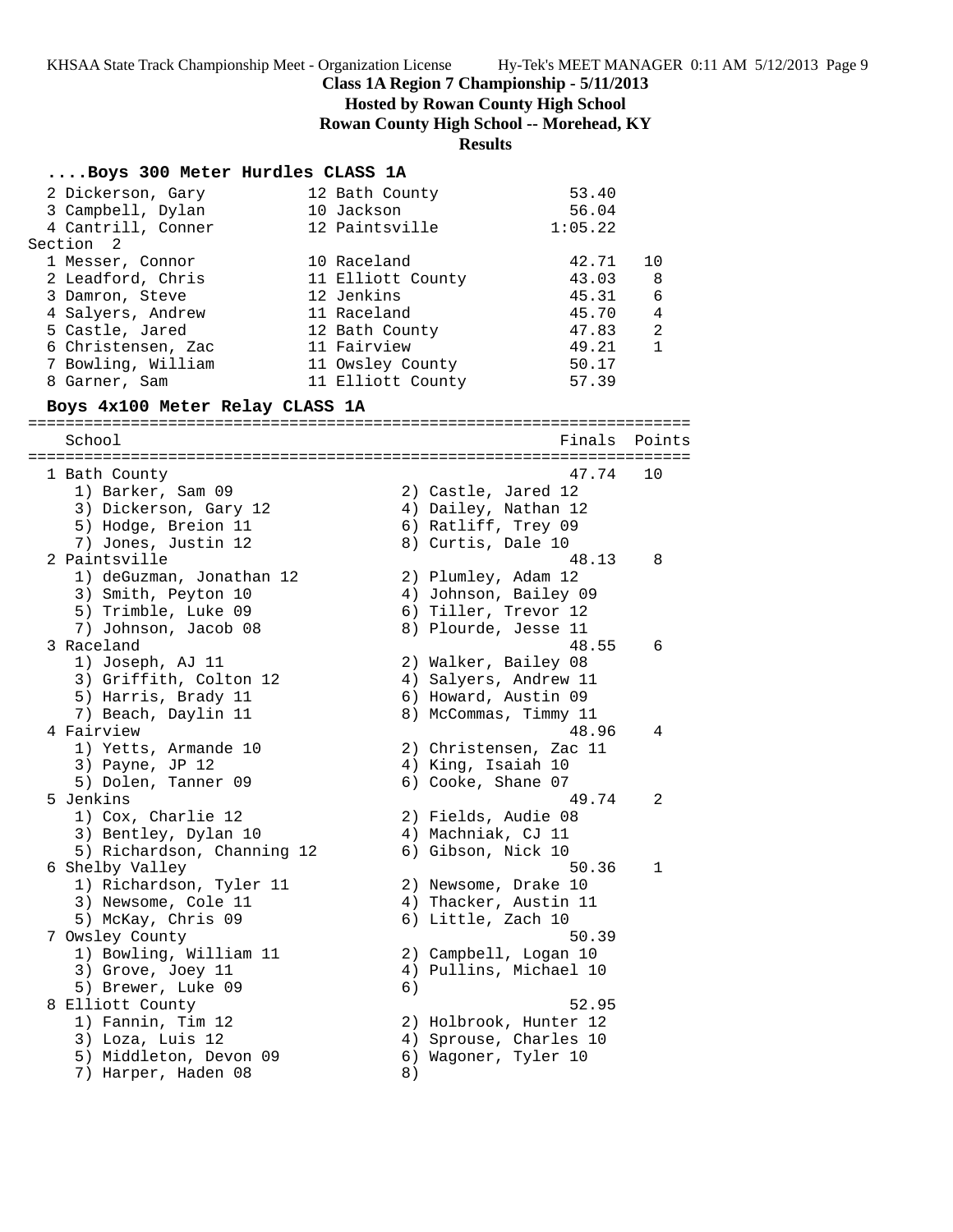**Hosted by Rowan County High School**

**Rowan County High School -- Morehead, KY**

**Results**

## **Boys 4x200 Meter Relay CLASS 1A**

======================================================================= School **Finals** Points **Points** ======================================================================= Section 1 1 Bath County 1:39.75 10 1) Barker, Sam 09 2) Castle, Jared 12 3) Dailey, Nathan 12 4) Dickerson, Gary 12 5) Hodge, Breion 11 6) Ratliff, Trey 09 7) Jones, Justin 12 8) Christopher, Seth 11 2 Paintsville 1:39.89 8 1) deGuzman, Jonathan 12 2) Plumley, Adam 12 3) Smith, Peyton 10 4) Trimble, Luke 09 5) Johnson, Bailey 09 (6) Plourde, Jesse 11 7) Tiller, Trevor 12 (8) Johnson, Jacob 08 3 Raceland 1:40.35 6 1) Joseph, AJ 11 2) Walker, Bailey 08 3) Griffith, Colton 12 4) Salyers, Andrew 11 5) Howard, Austin 09 6) Valencourt, John 12 7) Potter, Trey 10 and 8) Harris, Brady 11 4 Jenkins 1:40.36 4 1) Cox, Charlie 12 2) Damron, Steve 12 3) Sexton, Koty 12 4) Collins, Josh 12 5) Machniak, CJ 11 6) Fields, Audie 08 7) Adams, Brad 11 8) 5 Elliott County 1:42.16 2 1) Elliott, Aaron 12 2) Leadford, Chris 11 3) White, Brandon 07 4) Holbrook, Hunter 12 5) Griffith, Isaiah 10 6) Sloas, Jonathon 10 7) Garner, Sam 11 8) 6 Shelby Valley 1:44.76 1 1) Richardson, Tyler 11 and 2) Newsome, Drake 10 3) Newsome, Cole 11 4) Thacker, Austin 11 5) Little, Zach 10 6) McKay, Chris 09 7 Fairview 1:46.28 1) Yetts, Armande 10 2) Christensen, Zac 11 3) Payne, JP 12 4) King, Isaiah 10 5) Dolen, Tanner 09 6) Cooke, Shane 07 **Boys 4x400 Meter Relay CLASS 1A** ======================================================================= School **Finals** Points ======================================================================= 1 Fairview 3:49.60 10 1) Christensen, Zac 11 2) Turner, Devon 12 3) Yetts, Armande 10 (4) Aing, Isaiah 10 5) Payne, JP 12 6) Cooke, Shane 07 7) Dolen, Tanner 09 8) 2 Raceland 3:53.04 8 1) Walker, Bailey 08 2) Howard, Austin 09 3) Potter, Trey 10 4) Salyers, Andrew 11 5) Valencourt, John 12 (6) Harris, Brady 11 7) McCommas, Timmy 11 8) Roberts, Blaine 12 3 Jenkins 3:58.69 6 1) Turner, Ryan 09 2) Fields, Audie 08 3) Damron, Steve 12 (4) Sexton, Koty 12